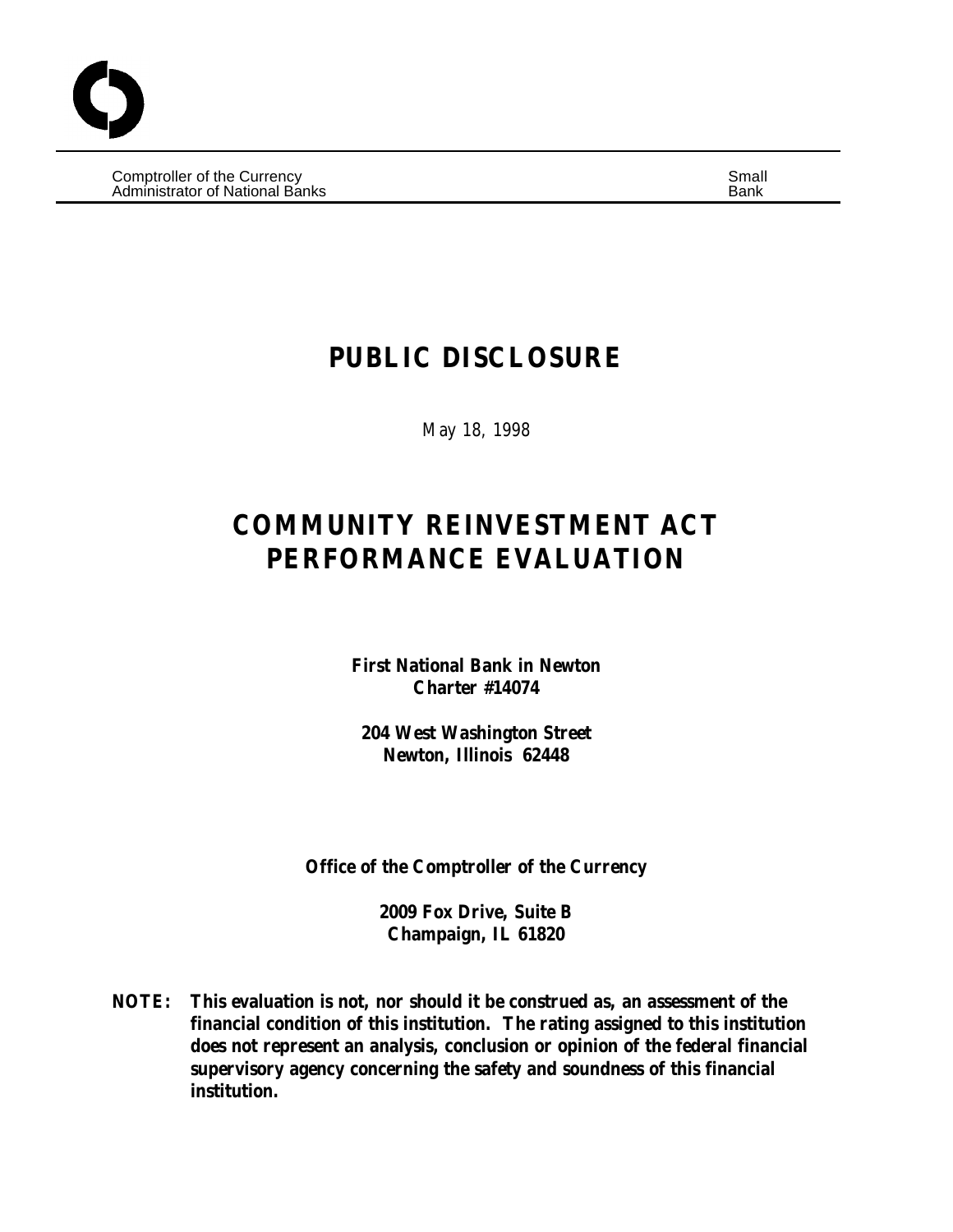## **GENERAL INFORMATION**

*The Community Reinvestment Act (CRA) requires each federal financial supervisory agency to use its authority when examining financial institutions subject to its supervision, to assess the institution's record of meeting the credit needs of its entire community, including low- and moderate-income neighborhoods, consistent with safe and sound operation of the institution. Upon conclusion of such examination, the agency must prepare a written evaluation of the institution's record of meeting the credit needs of its community.*

*This document is an evaluation of the CRA performance of First National Bank in Newton prepared by Office of the Comptroller of the Currency, the institution's supervisory agency, as of May 18, 1998. Our assessment of the bank's performance covers the period since February 2, 1995. The rating received at that time was "Satisfactory Record of Meeting Community Credit Needs". The agency rates the CRA performance of an institution consistent with the provisions set forth in Appendix A to 12 CFR Part 25.*

## **INSTITUTION'S CRA RATING**

#### This institution is rated **Satisfactory Record of Meeting Community Credit Needs.**

This rating is based on analyses of the bank's lending performance during 1996, 1997, and through March 31, 1998. We focused on this period, as loan volume increased significantly from out-of-territory lending to car rental franchises, leasing companies, and resort funding. The lending performance test includes analysis of the bank's average loan-to-deposit ratio, the volume of total lending within the bank's assessment area, the distribution of credit to borrowers of different incomes and to businesses of different sizes, the distribution of credit among low- and moderate-income geographies within the assessment area, and the bank's level of compliance with Fair Lending laws and regulations.

The bank's Satisfactory Record of Meeting Community Credit Needs rating is supported by the following:

- The bank's loan-to-deposit ratio is reasonable given the assessment area's credit needs.
- The bank's level of lending inside the assessment area does not meet the standards for satisfactory performance. A substantial majority of the dollar volume of loans originated during the evaluation period was outside the assessment area. This results from the bank's business strategy to market commercial loans out-of-territory. However, this is compensated by the fact that the bank continues to service the credit needs of the local community at levels similar to those prior to making out-of-territory loans.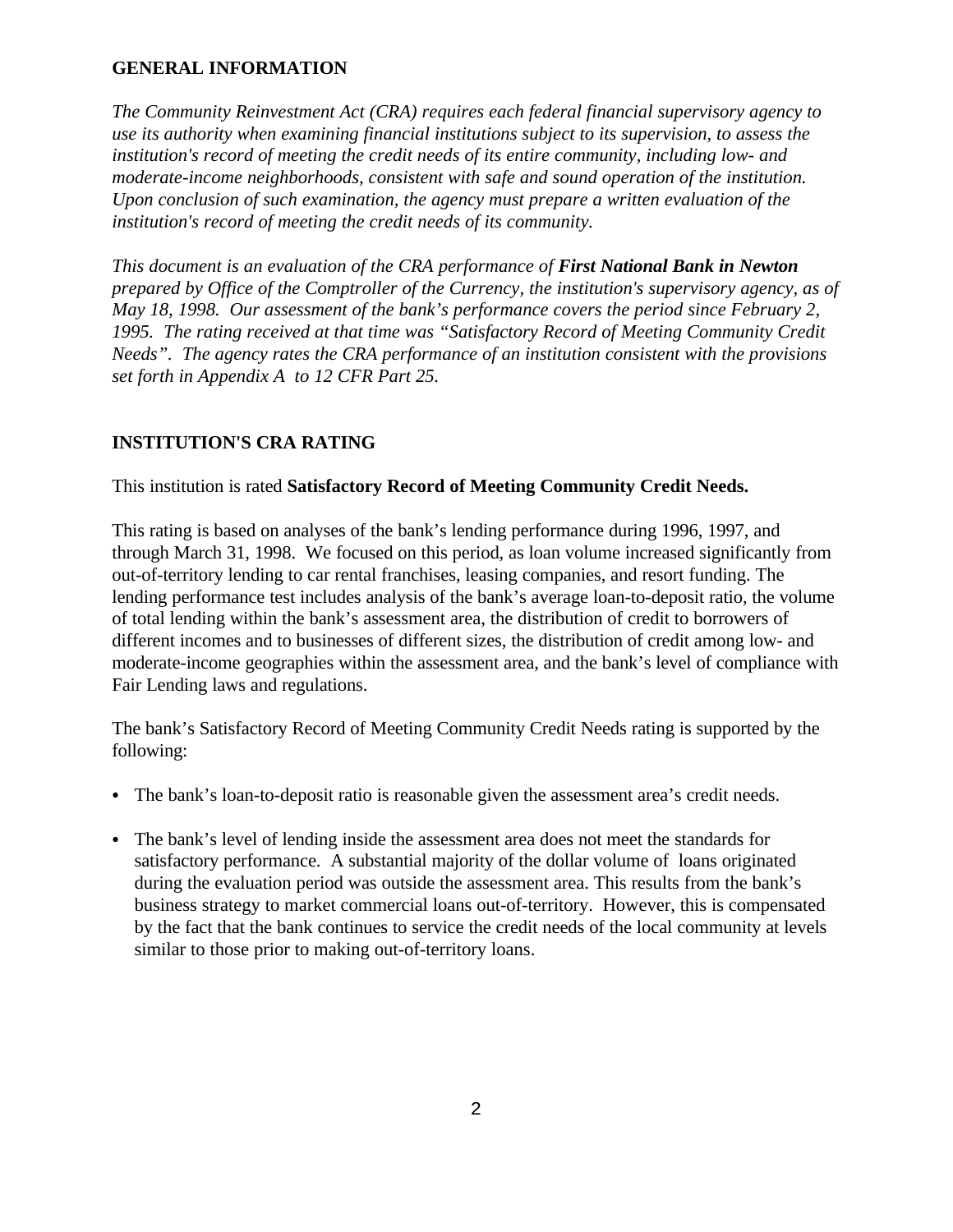- The distribution of loans inside the assessment area to individuals of different income levels and businesses and farms is reasonable.
- The distribution of credit among different geographies within the assessment area is reasonable.

## **DESCRIPTION OF INSTITUTION**

The First National Bank in Newton is a \$57 million institution in Newton, Illinois. Newton is a rural community of approximately 3,100 residents, and located in Jasper County. Newton is located on State Highway 33, approximately 25 miles southeast of Effingham, Illinois and 60 miles southwest of Terra Haute, Indiana. The bank has no branches or ATM facilities. The institution is 80.14% owned by First National Bancshares in Newton, Inc., a one bank holding company.

| <b>LOAN PORTFOLIO MIX</b><br><b>Table 1</b> |                                  |      |         |         |                       |  |  |  |  |
|---------------------------------------------|----------------------------------|------|---------|---------|-----------------------|--|--|--|--|
|                                             | March 31, 1995<br>March 31, 1998 |      |         |         |                       |  |  |  |  |
| Loan Category                               | \$000's<br>$\%$<br>Loans         |      | \$000's | % Loans | Dollar Loan<br>Growth |  |  |  |  |
| <b>Real Estate</b>                          | 6,946                            | 43%  | 14,453  | 30%     | $+108%$               |  |  |  |  |
| Commercial & Other                          | 3,941                            | 24%  | 29,596  | 62%     | $+651%$               |  |  |  |  |
| <b>Consumer Installment</b>                 | 2,806                            | 17%  | 1,136   | 2%      | $-60%$                |  |  |  |  |
| Agricultural                                | 2,514                            | 16%  | 2,539   | 5%      | $+1\%$                |  |  |  |  |
| Total Gross Loans                           | 16,207                           | 100% | 47,724  | 100%    | $+194%$               |  |  |  |  |

The table below shows the changes in the composition and growth of the loan portfolio from March 31, 1995 to March 31, 1998.

Source: Call report data submitted for quarter end March 31, 1995 and March 31, 1998.

From 1992 to 1994, the bank's loan volume was declining, with net loans dropping as low as \$15,750 million as of December 31, 1994. Management attributed the drop to declining local loan demand. To increase loan volume, the bank in 1995 began funding out-of-territory loans to car rental franchises, leasing companies, and resort funding. This out-of-territory lending resulted in significant growth in of commercial loans during the assessment period.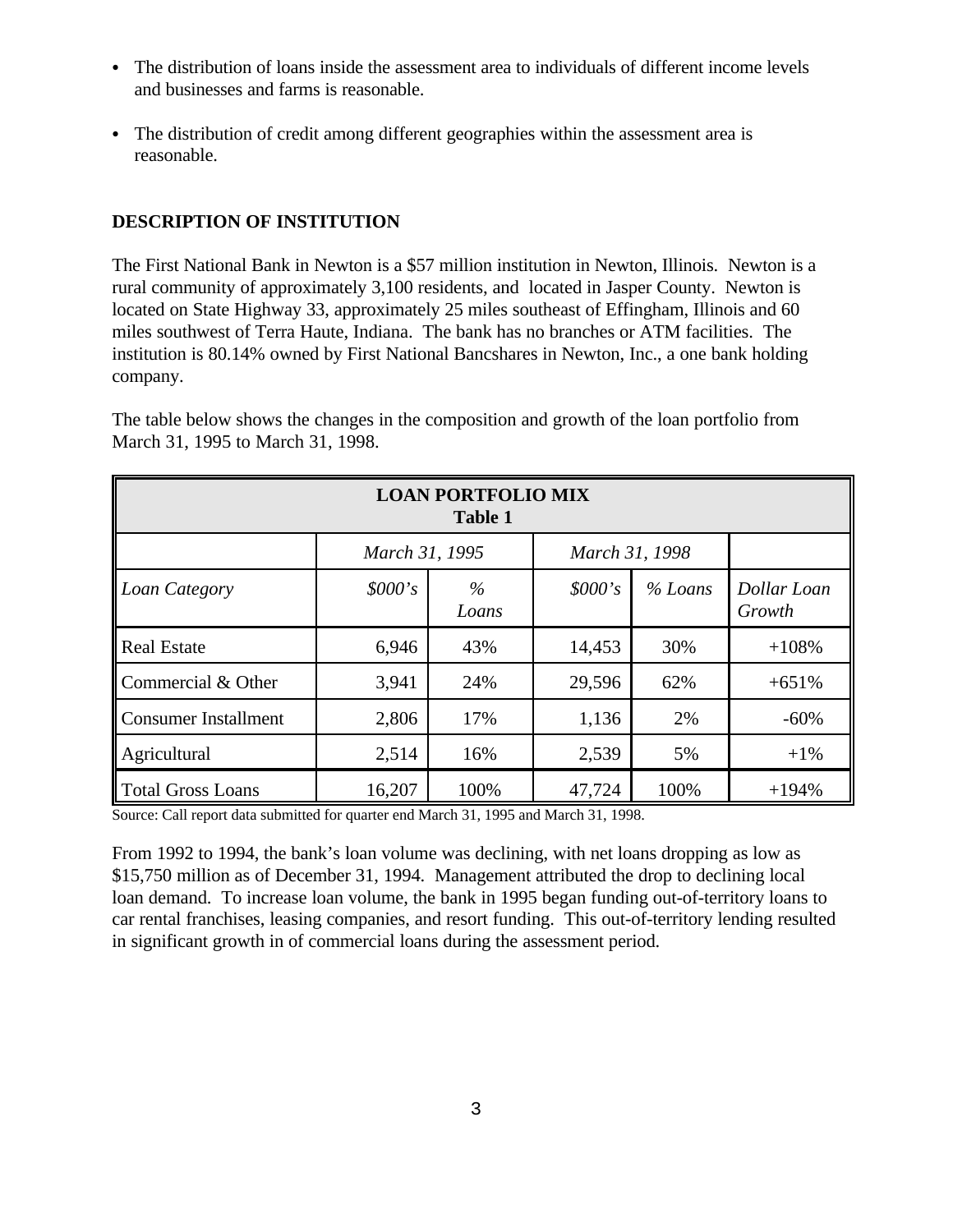Initial funding for the out-of-territory loans came from bank investments. To further increase outof-territory lending, and to ensure that local deposit funding was available for local loans, management in 1995 sought additional funding through brokered deposits. In early 1996, the bank began marketing deposits through the Internet, and as of March 31, 1998, the bank has purchased approximately \$17 million in out-of-territory deposits. As noted in *Table 2*, the funding for the increase in net loans during the assessment period came from the bank's investment portfolio and increased deposits. The dollar volume of lending inside the assessment area has remained approximately the same.

| <b>MAJOR BALANCE SHEET CATEGORIES</b><br><b>Table 2</b> |         |         |               |  |  |  |  |
|---------------------------------------------------------|---------|---------|---------------|--|--|--|--|
| March 31, 1998<br>December 31, 1994                     |         |         |               |  |  |  |  |
| $\mathcal{C}$ <i>dtegory</i>                            | \$000's | \$000's | Dollar Change |  |  |  |  |
| Investments and<br>Federal Funds Sold                   | 22,098  | 6,087   | $-16,011$     |  |  |  |  |
| Net Loans                                               | 15,570  | 47,149  | $+31,579$     |  |  |  |  |
| Total Deposits                                          | 35,425  | 50,509  | $+15,084$     |  |  |  |  |

Our discussion with two local business leaders revealed that extensive local banking services and credit availability are available, given the area's population. Credit demand is centered in small business, consumer, and home loans. The bank serves the credit needs of the community by offering a variety of loan products: balloon notes for residential real estate with terms from one to three years, home improvement loans, installment loans for consumers, small business loans, commercial real estate loans, farm real estate loans, farm equipment loans, and farm operating loans.

The bank's efforts to make local loans is reasonable. Our review of denial notices found the bank approving a high percentage of local residential and consumer loan applications. In addition, the bank advertises loan products on the local radio station and periodically in the local newspaper.

The bank has no financial or legal impediments that restrict it from meeting the credit needs of its local community.

#### **DESCRIPTION OF ASSESSMENT AREA**

The bank's assessment area is Jasper County, population 10,609. Jasper County consists of three Block Numbering Areas (BNAs). Based on 1990 census data, one BNA, generally congruous with the Town of Newton's boundaries, is designated moderate-income. The other two BNAs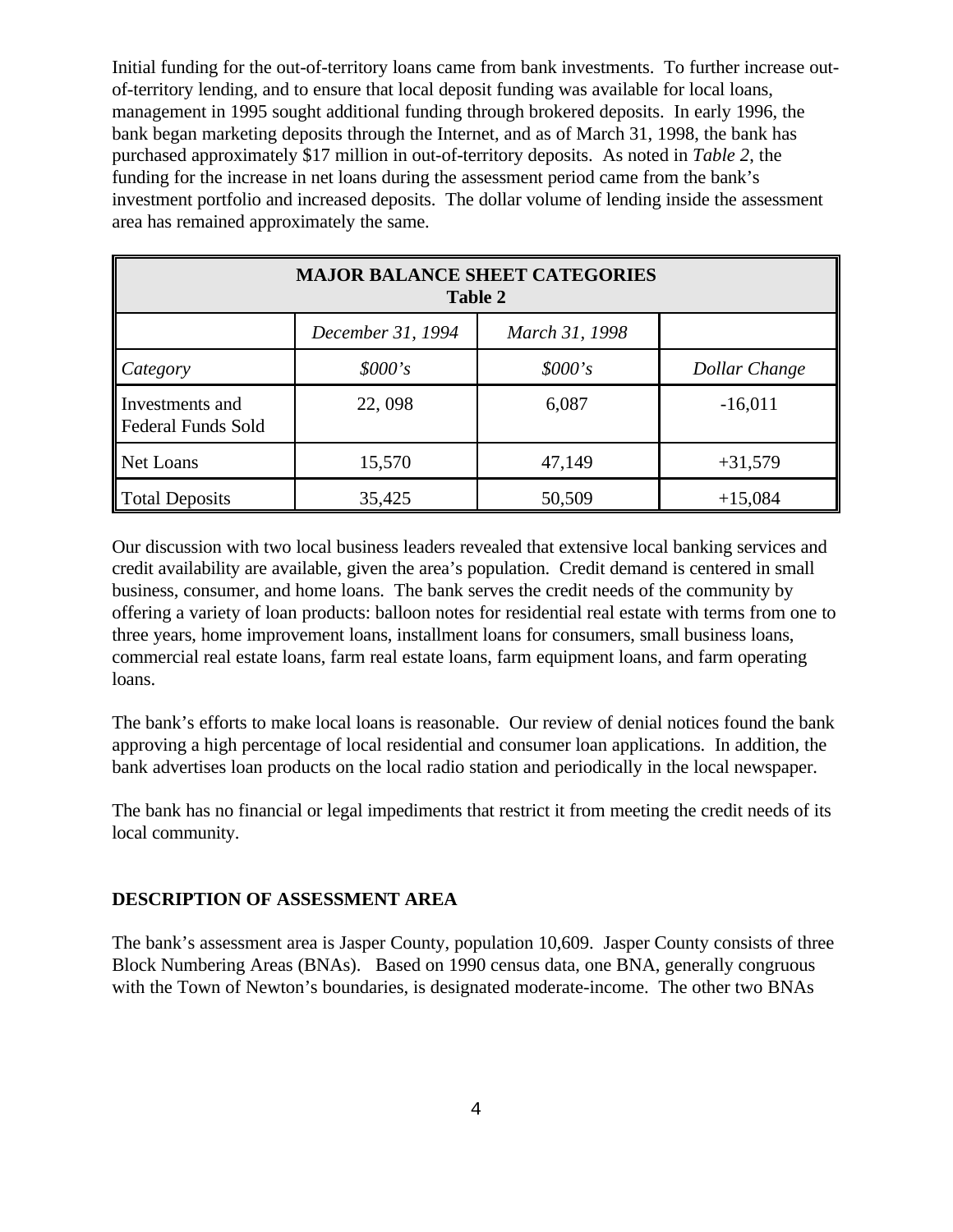cover the rest of rural Jasper County and are designated middle-income. The following demographic information for Jasper County is based on 1990 census data:

| Housing Stock: | 84% of the housing units are 1-4 family.                            |
|----------------|---------------------------------------------------------------------|
| Occupancy:     | 76% are owner occupied, 16% are renter occupied, and 7% are vacant. |
| Home Values:   | Median home value is \$41,142.                                      |
| Age of Homes:  | Median year of homes built is 1962.                                 |
| Income:        | Median family income is \$26,590.                                   |
| Income Levels: | 22% of families are considered low-income, 22% are moderate income, |
|                | 26% middle-income, and 30% are upper-income.                        |

The local economy has showed downward trends. Unemployment statistics from the Illinois Department of Commerce and Community Affairs show that Jasper County has an unemployment rate of 11.8% for 1997; the second highest in Illinois. This is over double the 1995 Jasper County rate of 5.2%. The increase in the unemployment rate can almost be entirely attributed to the closing of the United Technologies factory in Newton. Approximately 400 employees lost their jobs when production in the plant was moved to Mexico. Due to the low employment rate in neighboring Effingham County at 4.9%, many residents commute to Effingham for employment.

The Peoples State Bank of Newton and Sainte Marie State Bank are the only other banks that are headquartered in Jasper County. Two branches from banks headquartered outside of Jasper County are also located in Newton. Other competition comes from financial institutions in Oblong and Greenup, Illinois.

## **CONCLUSIONS WITH RESPECT TO PERFORMANCE CRITERIA**

#### **LOAN-TO-DEPOSIT RATIO**

The First National Bank of Newton's loan-to-deposit ratio is reasonable. During the assessment period, the bank's net loan-to-deposit ratio ranged from 48% to 93%, and averaged 83%. This average ratio is higher than the 56% average net loan-to-deposit ratio of five competing banks in Jasper, Crawford, Effingham, and Cumberland Counties**.** The increase in the loan-to-deposit ratio resulted from the bank's significant growth in out-of-territory loans. Total assets of the five competing banks range from \$23 million to \$117 million.

#### **LENDING IN THE ASSESSMENT AREA**

The bank's lending inside the assessment area does not meet the standards for satisfactory performance as a significant level of loans are originated outside the assessment area. As previously mentioned, in order to increase loan volume, the bank in 1995 began funding out-ofterritory commercial loans. As illustrated on *Table 3*, our analysis of bank prepared reports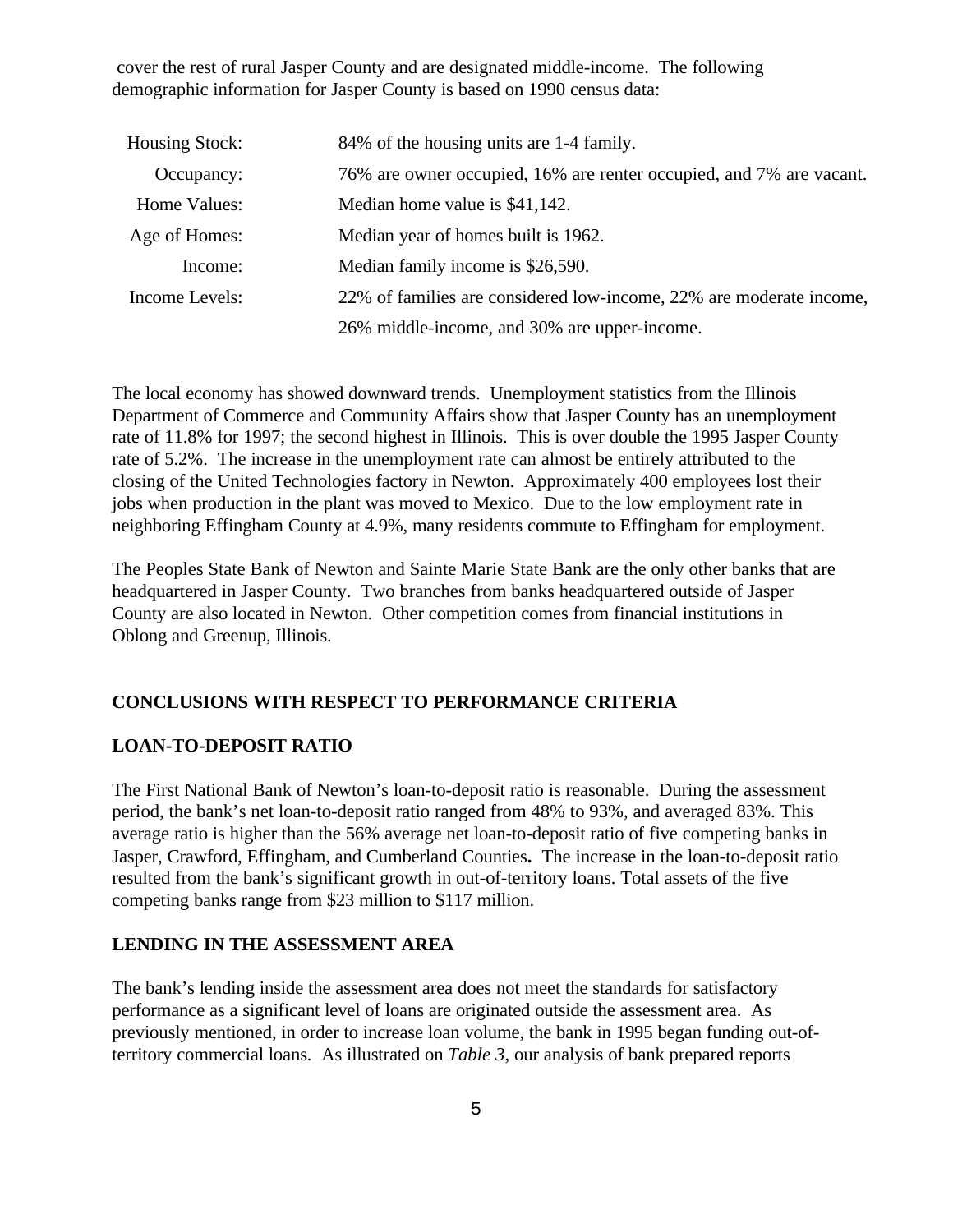revealed that 89% of the dollar amount, and approximately 31% of the number of loans, were made outside the bank's assessment area. The high dollar volume of commercial loans originated outside the assessment area can, in part, be attributed to the short term and revolving nature of loans made to car rental franchises for automobile acquisition. An analysis performed by the bank indicates that at March 31, 1998, \$13 million of the \$48 million loan portfolio was extended inside the assessment area.

| <b>LOAN PENETRATION ANALYSIS</b><br><b>Table 3</b> |                    |                                                   |              |     |  |  |  |  |
|----------------------------------------------------|--------------------|---------------------------------------------------|--------------|-----|--|--|--|--|
| Type of Loan                                       |                    | Within Assessment Area<br>Outside Assessment Area |              |     |  |  |  |  |
| <b>Residential Real Estate</b>                     | 82%<br>\$1,746,642 |                                                   | \$381,003    | 18% |  |  |  |  |
|                                                    | 73                 | 82%                                               | 16           | 18% |  |  |  |  |
| <b>Commercial Loans</b>                            | \$1,162,308        | 2%                                                | \$55,925,685 | 98% |  |  |  |  |
|                                                    | 90                 | 29%                                               | 219          | 71% |  |  |  |  |
| <b>Agricultural Loans</b>                          | \$2,162,291        | 79%                                               | \$572,136    | 21% |  |  |  |  |
|                                                    | 137                | 82%                                               | 31           | 18% |  |  |  |  |
| <b>Consumer Loans</b>                              | \$1,904,493        | 77%                                               | \$572,694    | 23% |  |  |  |  |
|                                                    | 566                | 83%                                               | 115          | 17% |  |  |  |  |
| Total                                              | \$6,975,734        |                                                   | \$57,451,518 | 89% |  |  |  |  |
|                                                    | 866                | 69%                                               | 381          | 31% |  |  |  |  |

This table is based off a report generated by the bank. This report contained origination amounts for all loans on the bank's books that had an origination date between 1/1/96 and 3/31/98. For this report, the multiple number of loans made to commercial customers outside the assessment area were counted as one loan. Commercial loans include what the bank has designated as business loans and commercial loans secured by real estate. Agricultural loans include farm operating lines and farm loans secured by real estate.

## **LENDING TO BORROWERS OF DIFFERENT INCOMES AND TO BUSINESSES OF DIFFERENT SIZES**

First National Bank in Newton satisfactorily extends credit to consumers of all income levels, and satisfactorily extends credit to the smaller-sized commercial and agricultural borrowers within its assessment area. Twenty-two percent of the population of Jasper County is considered lowincome, with an additional twenty-two percent classified as moderate-income. Income levels used in our analysis are based on the 1998 nonmetropolitan median family income for Illinois, which is \$39,500.

## **Consumer Loan Analysis**

First National Bank in Newton originates loans to individuals of different income levels in reasonable proportion to the area's income characteristics. As illustrated on *Table 4*, our analysis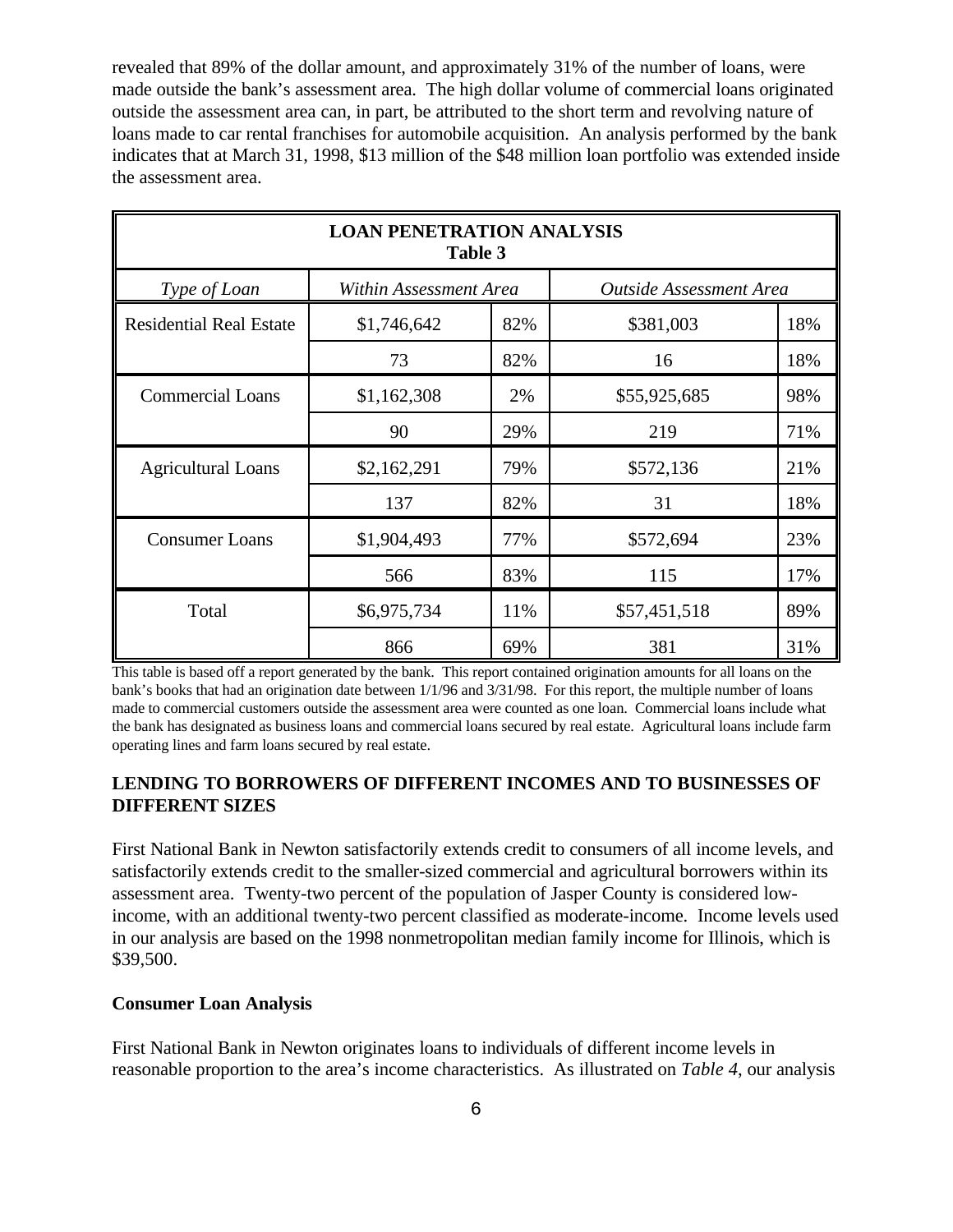of a residential real estate loan sample indicated that 58% of the number, and 24% of the dollars, of residential real estate loans were made to low- and moderate-income borrowers. As shown on *Table 5*, analysis of an installment loan sample indicates that 87% of the number, and 68% of the dollars, of installment loans were made to low- and moderate-income borrowers.

| <b>RESIDENTIAL MORTGAGE LOANS</b><br><b>Table 4</b> |                |      |             |      |                                          |  |  |
|-----------------------------------------------------|----------------|------|-------------|------|------------------------------------------|--|--|
| Income Level                                        | # of Loans     | $\%$ | \$ of Loans | $\%$ | % of Families in<br><b>Each Category</b> |  |  |
| Low - Income<br>Less than 50% of Median             | 3              | 25%  | \$39,304    | 8%   | 22%                                      |  |  |
| Moderate - Income<br>50% - 79% of Median            | 4              | 33%  | \$84,125    | 16%  | 22%                                      |  |  |
| Middle - Income<br>80%-119% of Median               | 3              | 25%  | \$168,000   | 32%  | 26%                                      |  |  |
| Upper - Income<br>120% or more of Median            | $\overline{2}$ | 17%  | \$228,000   | 44%  | 30%                                      |  |  |
| Totals                                              | 12             | 100% | \$519,429   | 100% | 100%                                     |  |  |

Source: This table is based on a sample of 12 residential real estate loans from loans that were made in the bank's assessment area between 1/1/97 and 3/31/98.

.

| <b>INSTALLMENT LOANS</b><br>Table 5      |            |      |             |      |                                          |  |  |
|------------------------------------------|------------|------|-------------|------|------------------------------------------|--|--|
| Income Level                             | # of Loans | $\%$ | \$ of Loans | $\%$ | % of Families in<br><b>Each Category</b> |  |  |
| Low - Income<br>Less than 50% of Median  | 21         | 70%  | \$43,986    | 53%  | 22%                                      |  |  |
| Moderate - Income<br>50% - 79% of Median | 5          | 17%  | \$12,905    | 15%  | 22%                                      |  |  |
| Middle - Income<br>80%-119% of Median    |            | 3%   | \$2,985     | 4%   | 26%                                      |  |  |
| Upper - Income<br>120% or more of Median | 3          | 10%  | \$23,350    | 28%  | 30%                                      |  |  |
| Totals                                   | 30         | 100% | \$83,226    | 100% | 100%                                     |  |  |

Source: This table is based on a sample of 30 consumer installment loans from loans that were made in the bank's assessment area between 1/1/97 and 3/31/98.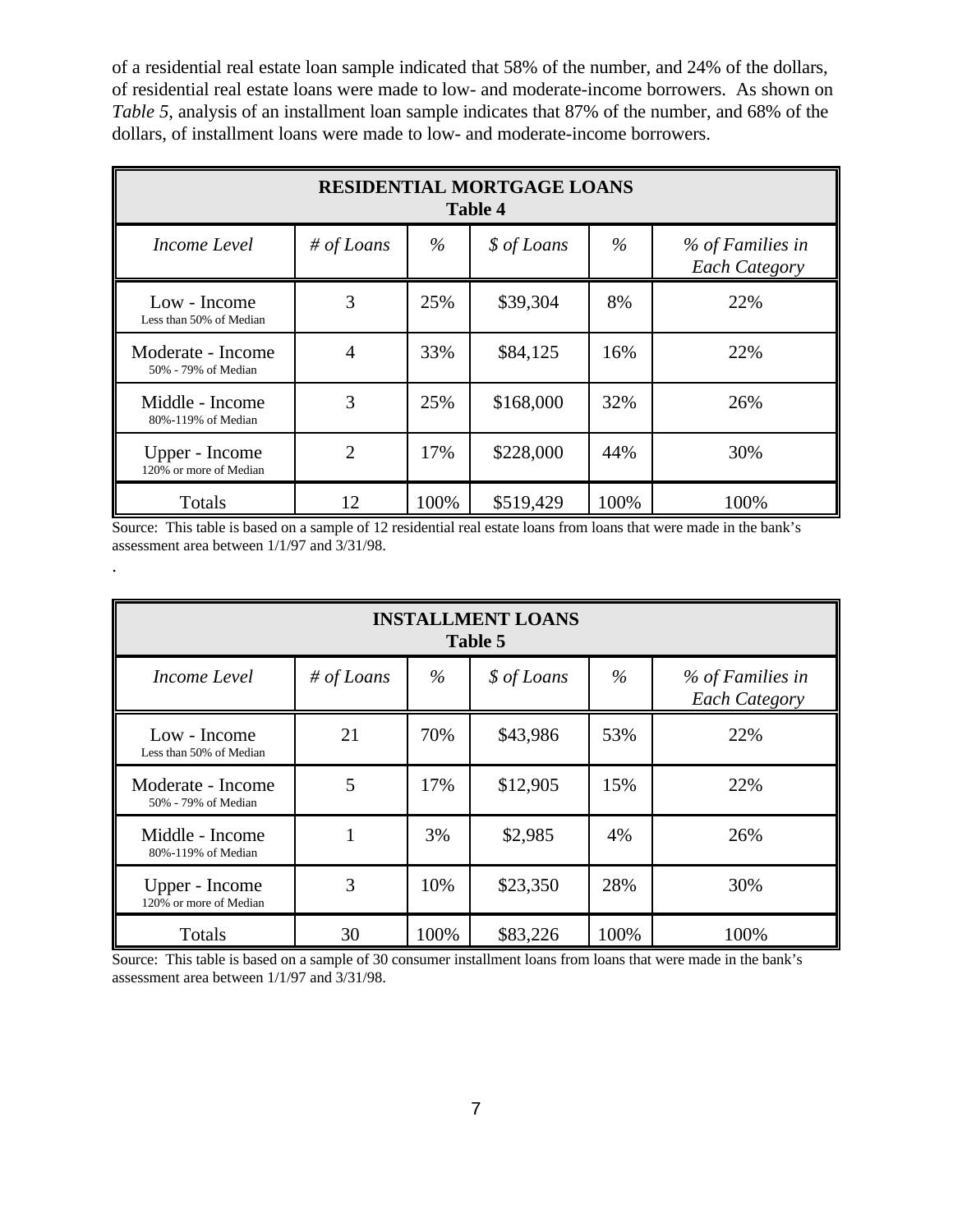#### **Commercial Loan Analysis**

The bank's record of lending to businesses and small farms within the assessment area is good. The bank adequately provides small loans to businesses, as all the commercial loans made in the assessment area between January 1, 1997 and March 31, 1998 had origination amounts less than \$100 thousand. Also, the following commercial loan table shows that all of the commercial loans reviewed were extended to businesses with gross revenues below \$1 million. As shown on *Table 7*, the bank satisfactorily provides small dollar agricultural financing to area farmers. All of the farm loans except one, made by the bank within the assessment area between January 1, 1997 and March 31, 1998, had origination amounts less than \$100 thousand.

| <b>COMMERCIAL LOANS</b><br>Table 6 |                |      |             |      |  |  |  |
|------------------------------------|----------------|------|-------------|------|--|--|--|
| <b>Gross Revenues</b>              | # of Loans     | $\%$ | \$ of Loans | $\%$ |  |  |  |
| Less than \$100,000                | 13             | 81%  | \$82,255    | 39%  |  |  |  |
| $$100,000 - 250,000$               |                | 6%   | \$14,000    | 6%   |  |  |  |
| $$250,000 - 500,000$               | 0              | 0%   | \$0         | 0%   |  |  |  |
| $$500,000 - 1,000,000$             | $\overline{2}$ | 13%  | \$117,000   | 55%  |  |  |  |
| More than \$1,000,000              | 0              | 0%   | \$0         | 0%   |  |  |  |
| Totals                             | 16             | 100% | \$213,255   | 100% |  |  |  |

Source: This table is based on a sample of 16 commercial loans made to businesses located inside the bank's assessment area between 1/1/97 and 3/31/98.

| <b>AGRICULTURAL LOANS</b><br>Table 7 |            |      |             |      |  |  |  |
|--------------------------------------|------------|------|-------------|------|--|--|--|
| Loan Size                            | # of Loans | $\%$ | \$ of Loans | $\%$ |  |  |  |
| Less than $$50,000$                  | 82         | 95%  | \$766,368   | 69%  |  |  |  |
| $$50,000 - 100,000$                  | 3          | 3%   | \$204,650   | 19%  |  |  |  |
| $$100,000 - 500,000$                 |            | 1%   | \$135,260   | 12%  |  |  |  |
| More than \$500,000                  |            | 0%   | \$0         | 0%   |  |  |  |
| Totals                               | 86         | 100% | \$1,106,278 | 100% |  |  |  |

Source: This table is based on the 86 agricultural loans made to farmers located inside the bank's assessment area between 1/1/97 and 3/31/98.